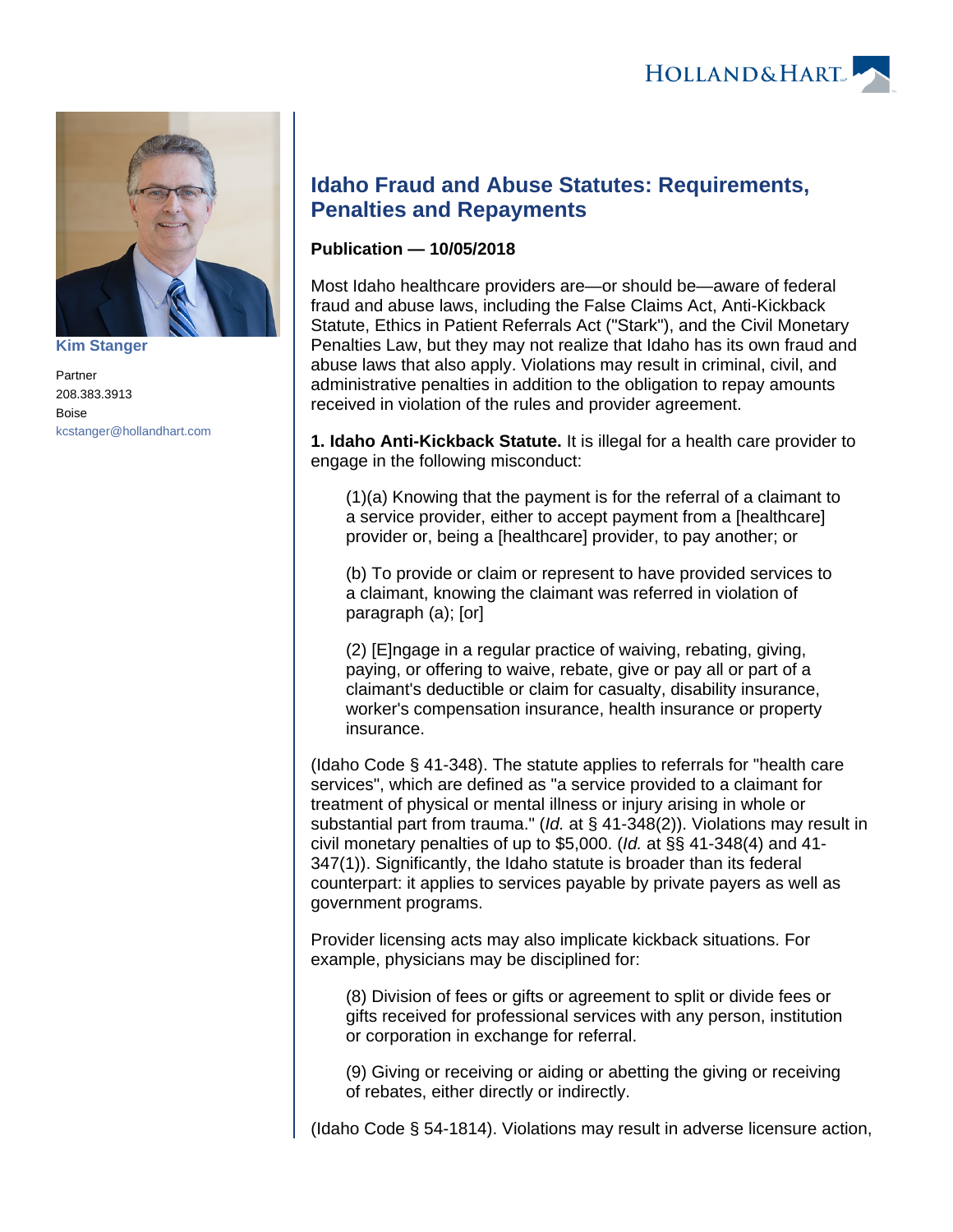

fines or other sanctions.

**2. Medicaid Fraud and Abuse.** Participation in Medicaid exposes providers to significant penalties for a broad range of misconduct ranging from fraud to the mere failure to comply with Medicaid rules or provider agreement terms.

a. **Medicaid Fraud.** Under the Medicaid statute,

Whoever knowingly obtains, or attempts to obtain, or aids or abets any person in obtaining, by means of a willfully false statement or representation, material omission, or fraudulent devices, public assistance to which he is not entitled, or in an amount greater than that to which he is justly entitled, shall be punished in the same manner and to the same extent as for larceny or theft of the money or value of the public assistance so obtained or attempted to be so obtained.

(Idaho Code  $\S$  56-227(1)). In addition, it is a felony for:

any provider or person, knowingly, with intent to defraud, by means of a willfully false statement or representation or by deliberate concealment of any material fact, or any other fraudulent scheme or device, to:

(a) present for allowance or payment any false or fraudulent claim for furnishing services or supplies; or

(b) attempt to obtain or to obtain authorization for furnishing services or supplies; or

(c) attempt to obtain or to obtain compensation from public funds greater than that to which he is legally entitled for services or supplies furnished or purportedly furnished.

(Id. at § 56-227A). A provider engaging in Medicaid fraud may also be subject to civil damages:

Any provider who knowingly with intent to defraud by means of false statement or representation, obtains compensation from public funds greater than that to which he is legally entitled for services or supplies furnished or purportedly furnished shall be liable for civil damages equal to three (3) times the amount by which any figure is falsely overstated.

(Id. at § 56-227B).

b. **Prohibited Self-Referrals.** The federal Stark law prohibits physicians from making referrals for certain designated health services payable by Medicare or Medicaid to entities with which the physician, or the physician's family member, has a financial relationship unless the transaction is structured to fit within a regulatory safe harbor. (42 USC § 1395nn; 42 CFR § 411.353). Idaho does not have its own version of Stark; however, Idaho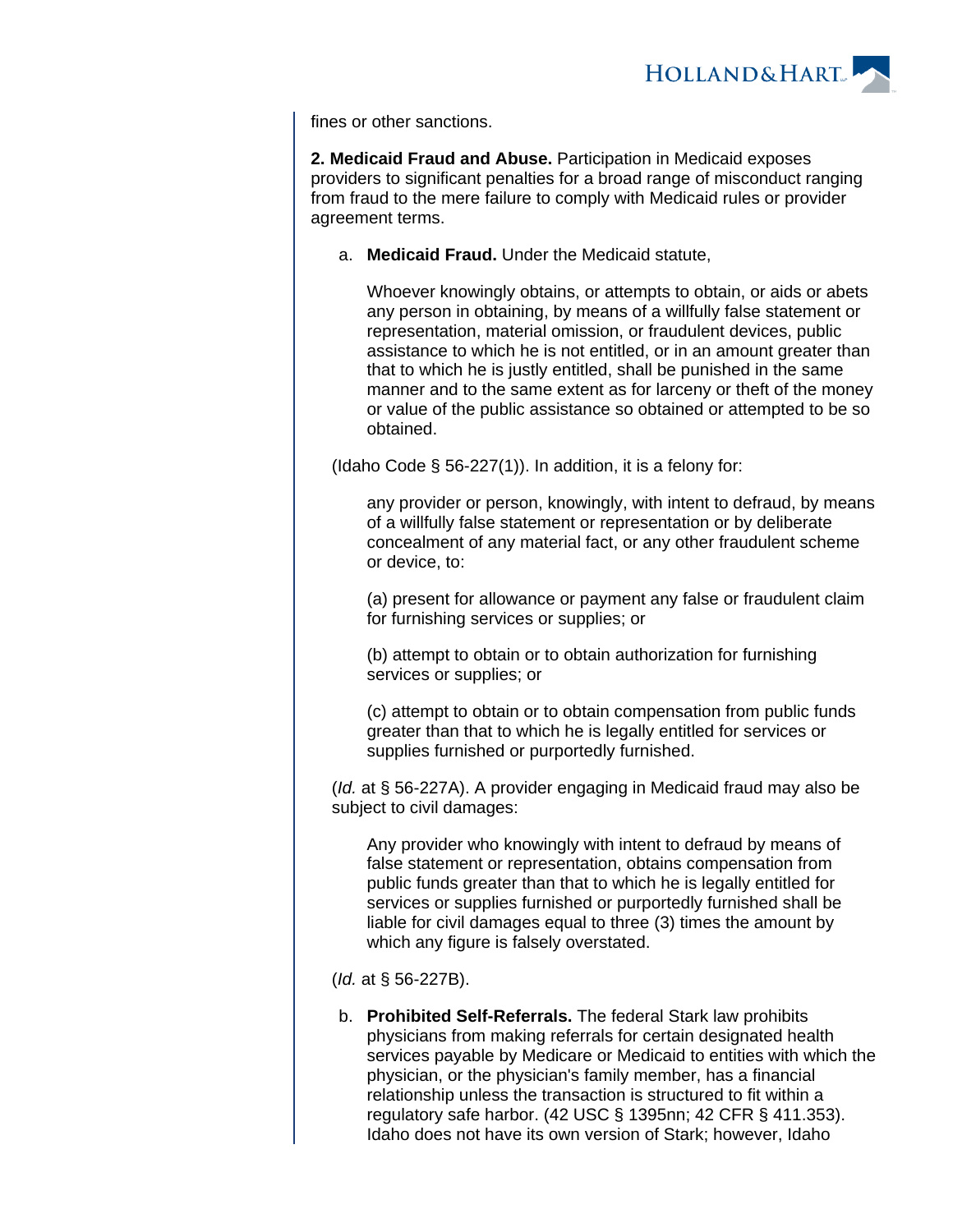

Medicaid regulations allow DHW to "deny payment for any and all claims it determines are for items or services … provided as a result of a prohibited physician referral under [Stark,] 42 CFR Part 411, Subpart J." (IDAPA 16.05.07.200.01). The net effect is that a Stark law violation may result in penalties and repayments under Idaho law as well as federal law.

c. **False Claims.** The Idaho Department of Health and Welfare may impose civil penalties against a Medicaid provider who:

> (a) Submits a claim with knowledge that the claim is incorrect, including reporting costs as allowable which were known to be disallowed in a previous audit, unless the provider clearly indicates that the item is being claimed to establish the basis for an appeal and each disputed item and amount is specifically identified; or

(b) Submits a fraudulent claim; or

(c) Knowingly makes a false statement or representation of material fact in any document required to be maintained or submitted to the department; or

(d) Submits a claim for an item or service known to be medically unnecessary; or

(e) Fails to provide, upon written request by the department, immediate access to documentation required to be maintained; or

…

(i) Has been found, or was a "managing employee" in any entity that has been found, to have engaged in fraudulent conduct or abusive conduct in connection with the delivery of health care or public assistance items or services….

(Idaho Code § 56-209h(6); see also IDAPA 16.05.07.230).

d. **Failure to Comply with Medicaid Rules or the Provider Contract.** Section 56-209h not only applies to knowingly fraudulent or abusive conduct; it also subjects providers to repayment or other penalties for failing to follow Medicaid rules or provider contract terms, i.e., if the provider:

> (f) Fails repeatedly or substantially to comply with the rules and regulations governing medical assistance payments or other public assistance program payments; or

(g) Knowingly violates any material term or condition of its provider agreement; or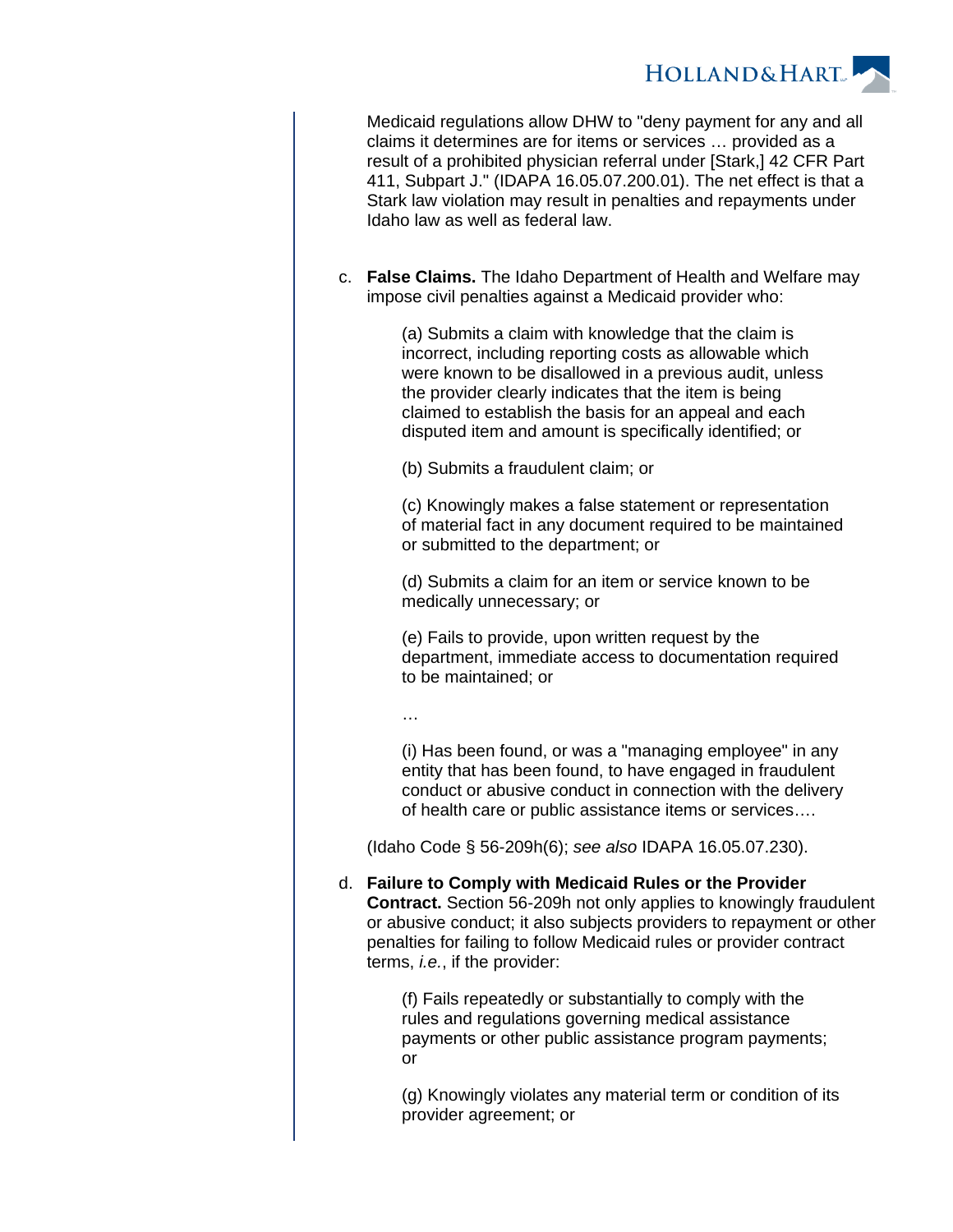

(j) Fails to meet the qualifications specifically required by rule or by any applicable licensing board.

(Idaho Code § 56-209h(6); see also id. at § 56-209h(5)). Medicaid regulations also allow the Department to deny payment for the following reasons:

**01. Billed Services Not Provided or Not Medically Necessary.** The Department may deny payment for any and all claims it determines are for items or services:

a. Not provided or not found by the Department to be medically necessary.

b. Not documented to be provided or medically necessary.

c. Not provided in accordance with professionally recognized standards of health care.

….

…

**02. Contrary to Rules or Provider Agreement.** The Department may deny payment when services billed are contrary to Department rules or the provider agreement.

(IDAPA 16.05.07.200).

The current Medicaid provider agreement requires providers to comply with a broad range of statutes and rules, the violation of which might subject providers to penalties under Idaho Code § 56- 209h. For example, the provider agreement requires providers to comply with the following:

**1. Compliance.** To provide services in accordance with all applicable federal laws, and provisions of statutes, state rules, and federal regulations governing the reimbursement of services and items under Medicaid in Idaho, including [IDAPA Medicaid regulations]; the current applicable Medicaid Provider Handbook; any Additional Terms attached hereto and hereby incorporated by reference; and any instructions contained in provider information releases or other program notices….

**2. Provider Information.** To provide true and accurate information on the Enrollment Request form, Enrollment Attachment …, Disclosure Statement and all supporting documentation….

**3. Professionalism.** To be licensed, certified, or registered with the appropriate state authority and to provide items and services in accordance with statute, rules, and professionally recognized standards by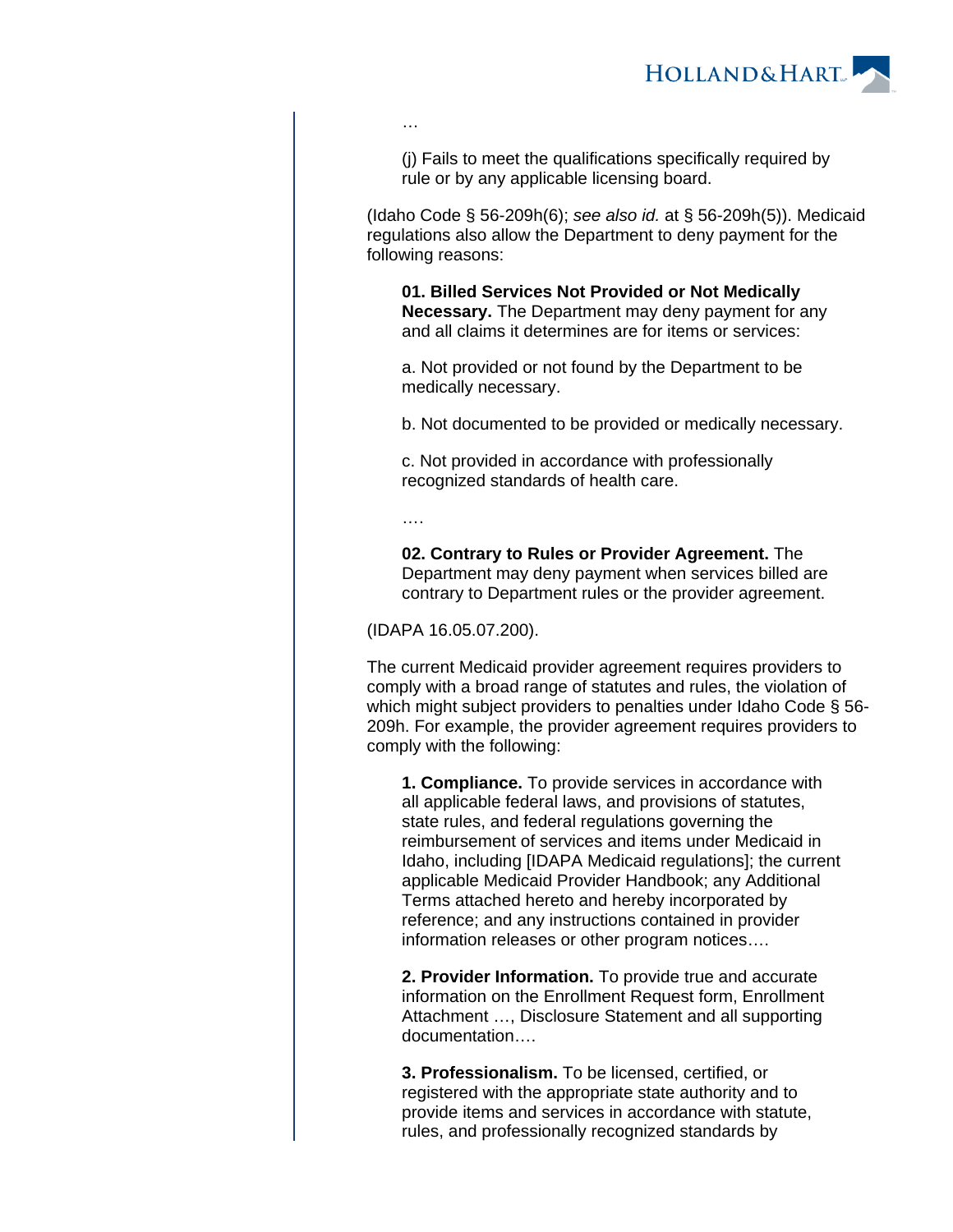

qualified staff or professionally supervised paraprofessionals where their use is authorized….

**4. Recordkeeping.** To document each item or service for which Medicaid reimbursement is claimed, at the time it is provided, in compliance with documentation requirements of Idaho Code, § 56-209h(3), as amended, applicable rules, and this Agreement. Such records shall be maintained for at least five years after the date of services or as required by rule….

**5. Accurate Billing.** To certify by the signature of the Provider or designee, including electronic signatures on a claim form or transmittal document, that the items or services claimed were actually provided and medically necessary, were documented at the time they were provided, and were provided in accordance with professionally recognized standards of health care, applicable Department rules, and this Agreement. The provider further agrees:

5.1 To be solely responsible for the accuracy of claims submitted, and … immediately repay the Department for any items or services the Department or the Provider determines were not properly provided, documented, or claimed.

5.2 To assure that a duplicate claim under another program or provider type is not submitted.

5.3 To bill only for services delivered by individuals who are not on any state or federal exclusion or disbarment list and have the qualifications required for the type of service that is being delivered.

**6. Secondary Payer.** To acknowledge that Medicaid is a secondary payer and to seek payment first from all other sources as required by rule, regulation, or statute, before billing Medicaid….

**7. Payment.** To accept Medicaid payment for any item or service as payment in full and to make no additional charge except that specifically allowed by Medicaid….

**8. Service Providers.** … The Provider agrees to bill only for service providers who have the qualifications required for the type of service that is being delivered.

(Idaho Medicaid Provider Agreement (06/11), available [here](https://www.idmedicaid.com/Provider%2520Enrollment%2520Paper%2520Maintenance%2520Forms/Idaho%2520Medicaid%2520Provider%2520Agreement.pdf)).

e. **Failure to Grant Immediate Access.** Idaho Code§ 56-209h(e) allows the Department of Health and Welfare to impose penalties against a provider who "[f]ails to provide, upon written request by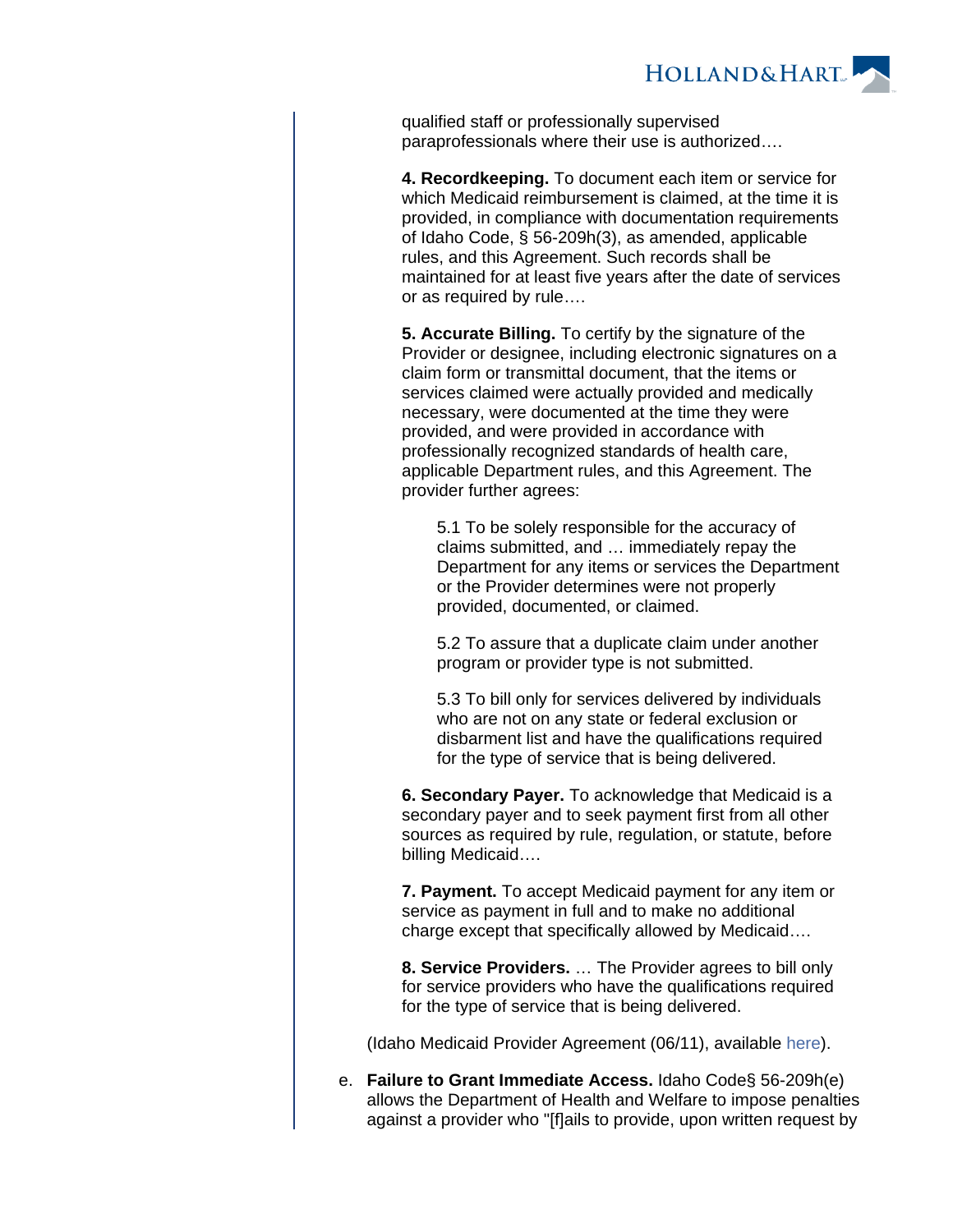

the department, immediate access to documentation required to be maintained. (Idaho Code § 56-209h(6)). The corresponding regulations confirm that "[t]he Department may deny payment when the provider does not allow immediate access to records as defined in Section 101 of these rules." (IDAPA 16.05.07.200).

f. **Failure to Repay Overpayments.** Medicaid providers have an affirmative obligation to "immediately repay the Department for any items or services the Department or the Provider determines were not properly provided, documented, or claimed." (Medicaid Provider Agreement § 5.1). Under the Medicaid statute, penalties may be imposed against a provider who:

> Has failed to repay, or was a "managing employee" or had an "ownership or control interest" in any entity that has failed to repay, any overpayments or claims previously found to have been obtained contrary to statute, rule, regulation or provider agreement.

(Idaho Code § 56-209h(h)). Unlike the federal regulations, there is no specified deadline or process for repayments owed to Medicaid. Based on informal discussions with the Idaho Medicaid Fraud and Program Integrity Unit, Medicaid generally does not charge interest if repayment is made within 60 days. In appropriate circumstances, Medicaid has generally allowed providers up to one year to repay, but has charged interest on the repayment. Repayment is usually made to the Medicaid Program Integrity Unit. The statute does not contain a materiality limit, nor does it contain an express "lookback" period; however, as a general matter, the Medicaid Program Integrity Unit only goes back five years in its audits.

- g. **Penalties.** Violations of the Medicaid fraud and abuse statute may expose the provider to the following penalties, depending on the circumstances:
	- 1. Immediate suspension or withhold of payments if Medicaid has identified a suspected case of fraud or abuse and has reason to believe that payments made during the investigation may be difficult or impractical to recover. (Idaho Code § 56-209h(4)).
	- 2. Recovery of payments if Medicaid determines that any condition of payment contained in rule, regulation, statute, or provider agreement was not met. (Id. at § 56-209h(5)).
	- 3. Civil monetary penalties of up to \$1000 per violation. (Id. at § 56-209h(8)).
	- 4. Termination or suspension of the provider agreement. (Id. at  $§ 56 - 209h(4)$ .
	- 5. Exclusion from participation state programs, which in turn may result in exclusion from federal programs. (Id. at § 56-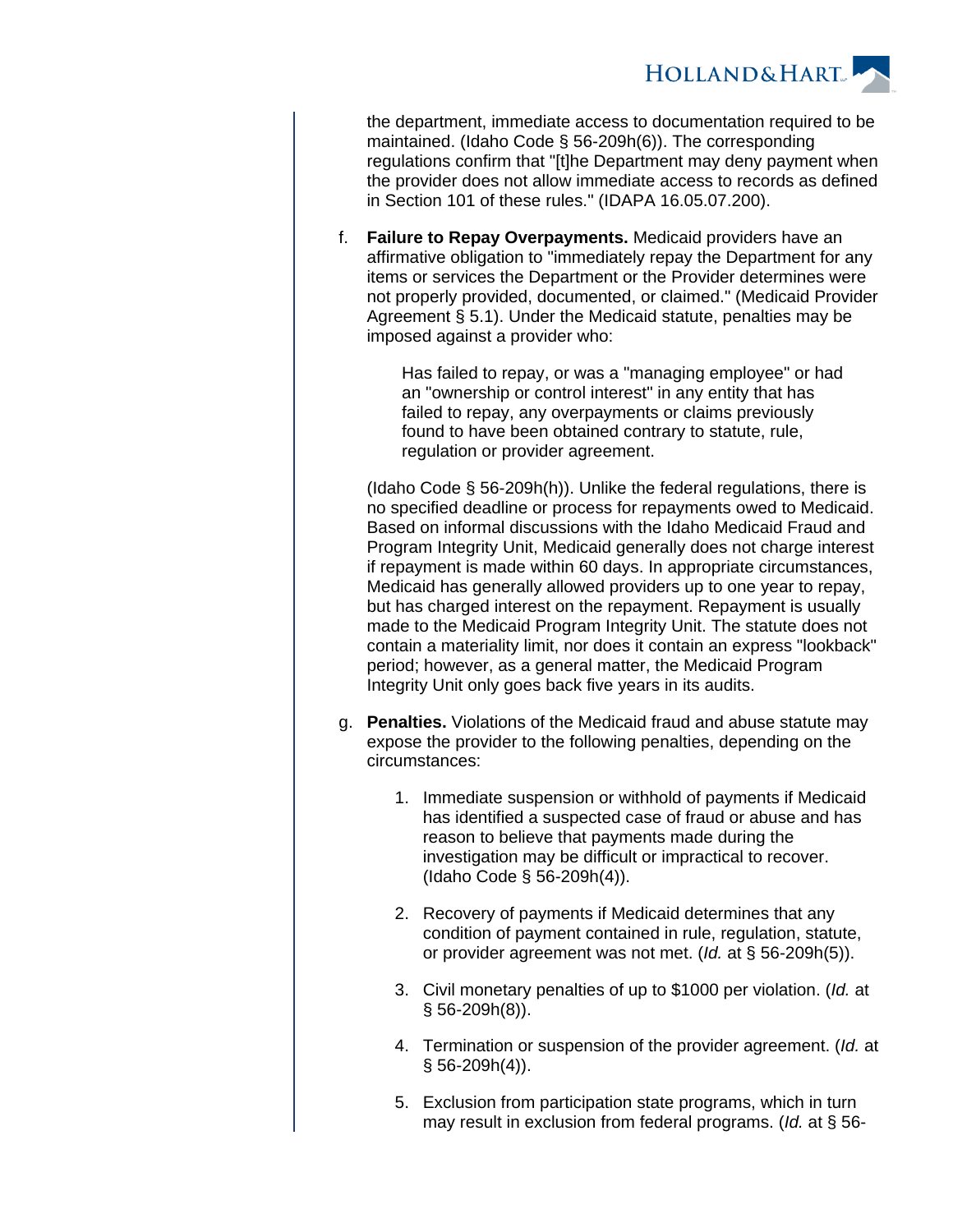

209h(10)).

6. Referral to the Idaho Medicaid Fraud Unit for further action.

**3. Insurance Fraud.** Penalties may also be imposed against a provider who engages in fraudulent conduct with private payers. Insurance fraud is generally defined as:

Any person who, with the intent to defraud or deceive an insurer for the purpose of obtaining any money or benefit, presents or causes to be presented to any insurer, producer, practitioner or other person, any statement as part of, or in support of, a claim for payment or other benefit, knowing that such statement contains false, incomplete, or misleading information concerning any fact or thing material to such claim;

(Idaho Code § 41-293(1)(a)). Such a person:

is guilty of a felony and shall be subject to a term of imprisonment not to exceed fifteen (15) years, or a fine not to exceed fifteen thousand dollars (\$15,000), or both and shall be ordered to make restitution to the insurer or any other person for any financial loss sustained as a result of a violation of this section. Each instance of violation may be considered a separate offense.

(Id. at § 41-293(4)).

As an alternative to criminal penalties, providers who violate their managed care or other third party payer contracts may also be subject to breach of contract claims and exclusion from participating provider panels.

**Conclusion.** In many ways, the Idaho fraud and abuse statutes are broader and potentially more dangerous than their federal counterparts. Providers should ensure that they understand their obligations—especially obligations in Medicaid regulations and the Medicaid provider agreement then take appropriate steps to maintain compliance. As with anything in healthcare, an ounce of prevention is worth a pound of cure or, in this case, a pound of penalties.

For questions regarding this update, please contact: Kim C. Stanger Holland & Hart, 800 W Main Street, Suite 1750, Boise, ID 83702 email: kcstanger@hollandhart.com, phone: 208-383-3913

This news update is designed to provide general information on pertinent legal topics. The statements made are provided for educational purposes only. They do not constitute legal advice nor do they necessarily reflect the views of Holland & Hart LLP or any of its attorneys other than the author. This news update is not intended to create an attorney-client relationship between you and Holland & Hart LLP. If you have specific questions as to the application of the law to your activities, you should seek the advice of